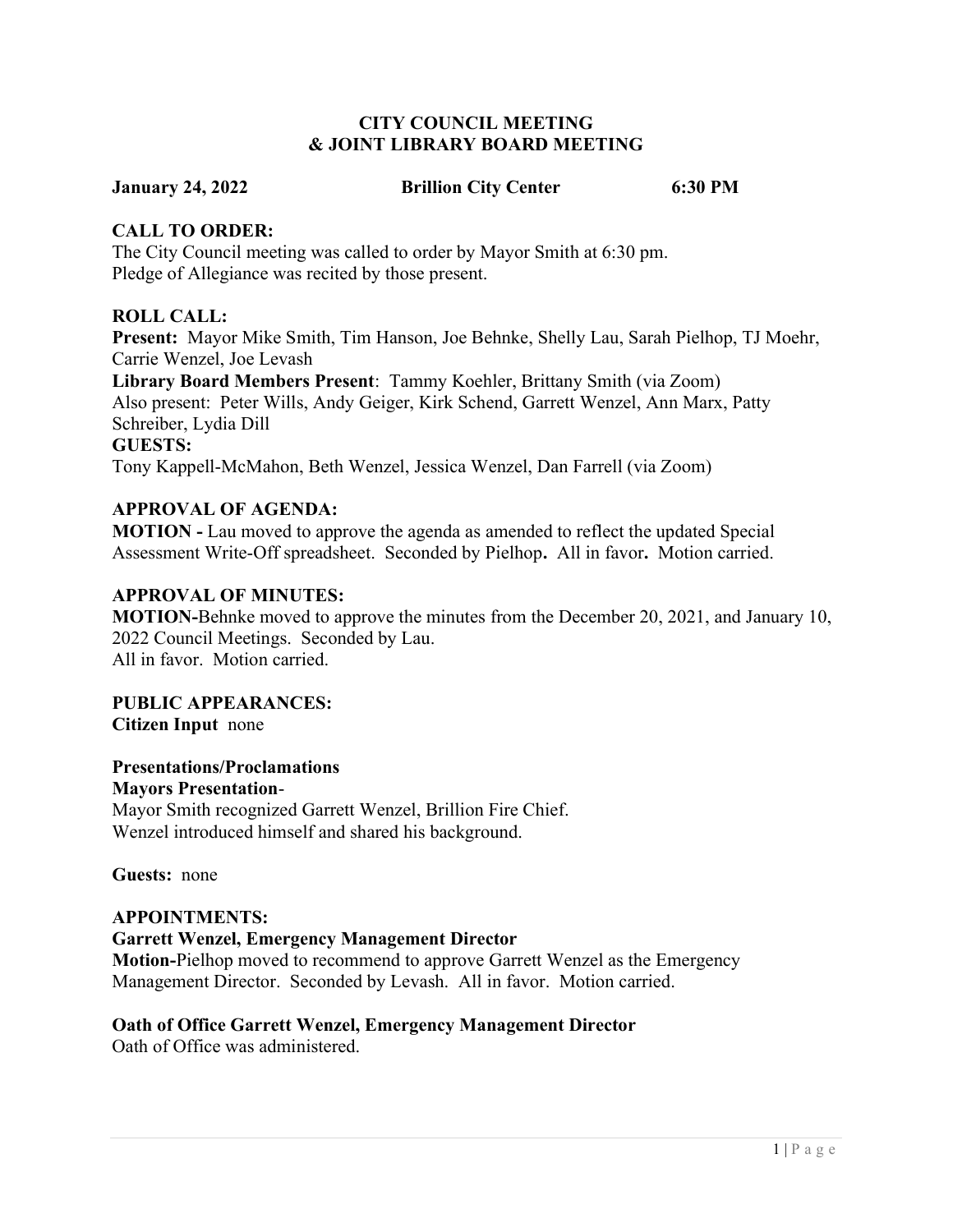# CONSENT AGENDA:

### Acceptance of Minutes

Brillion Housing Authority-October 25, 2021, December 20, 2021 Committee of the Whole -December 20, 2021 Library Board – December 15, 2021 December 21, 2021 Park & Recreation Commission- January 6, 2022 Plan Commission – January 3, 2022 RDA Meeting – January 13, 2022 Joint with Tourism Tourism Committee-Utility Commission- December 21, 2021 January 17, 2022 Cemetery Committee- No meeting Joint Review Board Meeting- No Meeting Motion: Wenzel moved to accept the minutes. Seconded by Levash. Motion Carried.

Review of Vouchers General Fund \$ 1,314,185.37 Reserves \$ 12,547.59 Contingency \$ 0 TIF Expenditures \$60.00

Motion-Wenzel moved to approve the General Fund vouchers in the amount of \$1,314,185.37, the Reserve vouchers in the amount of \$12,547.59 and the TIF Expenditures in the amount of \$60.00 collectively. Seconded by Lau. Call vote. All in favor. Motion carried.

#### Outstanding uncleared checks \$14,985.16 – voided December 31, 2021

Attached is a list of outstanding check totaling \$14,985.16 dating back to 5/22/2000. These outstanding checks were voided out of the system on December 31, 2021. The amounts were credited to a miscellaneous income account.

Motion-Behnke moved to approve the voiding of the outstanding uncleared checks totaling \$14,985.16. Seconded by TJ Moehr. Call vote. Six in favor. Levash abstained. Motion carried.

#### Review of Payroll

Pay Period: 12/4-17/2021 paid on December 31, 2021 \$64,925.95 Pay Period: 12/18-31/2021 paid on January 14, 2022 \$103,451.85 Motion-Hanson moved to approve the payroll report for December 31, 2021 in the amount of \$ 64,925.95; January 14, 2022 in the amount of \$103,451.85. Seconded by Lau. Call vote. All in favor. Motion carried.

#### Special Assessments Write-offs

Attached is a report showing balances from Special Assessments. Motion-Pielhop moved to approve the Special Assessment write-offs per report. Seconded by Lau. Call vote. All in favor. Motion carried.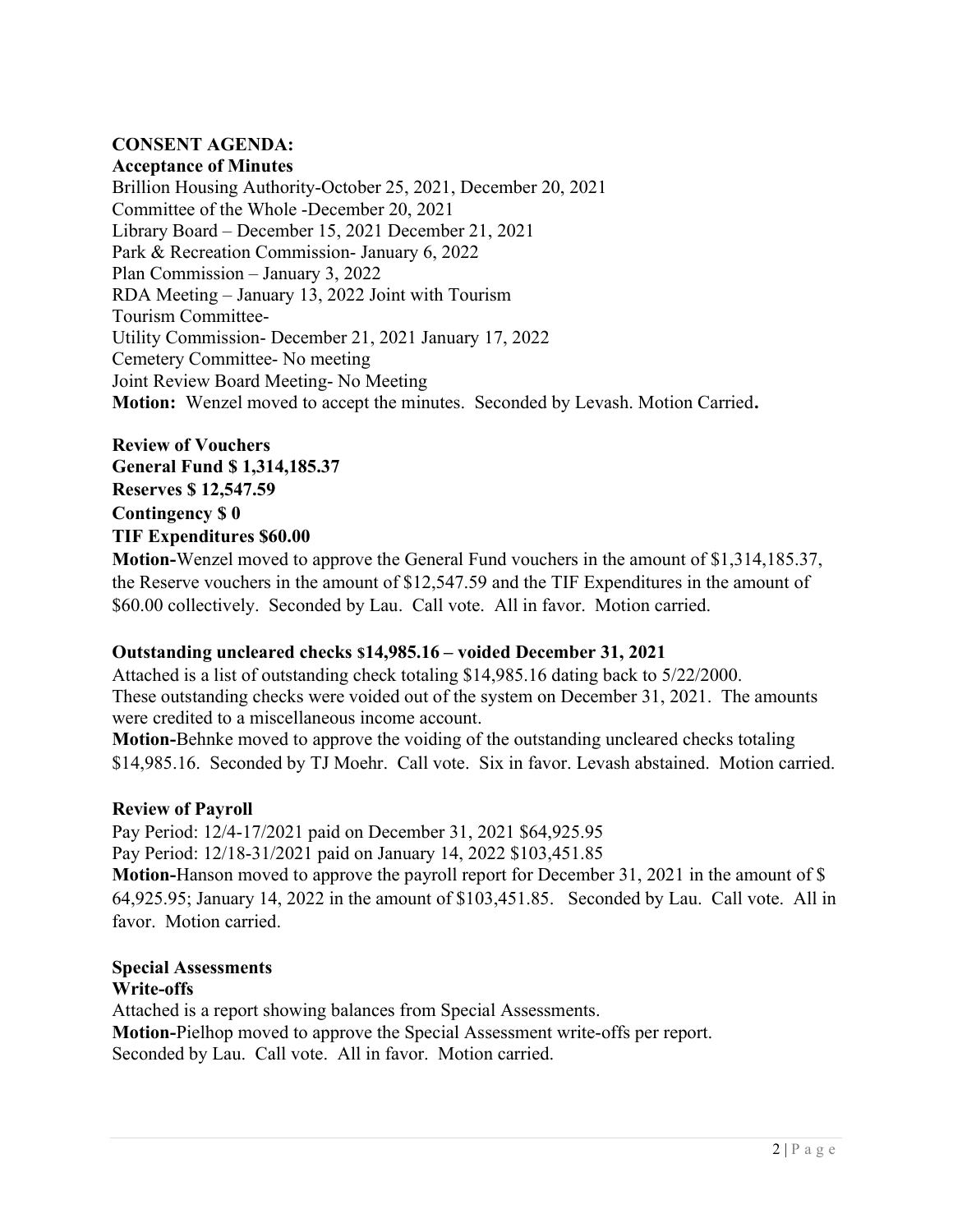# Cottage Estates

In December 2021, \$9,000 was collected for Special Assessments on the Cottage Estates per the developer's agreement with the City of Brillion. An additional \$3,000 was collected in 2022 leaving a balance of \$17,193 remains.

# DEPARTMENT HEAD REPORTS:

#### Park & Recreation

Report included in packet. Cold weather is helping in obtaining new members. The center's new name has been tabled.

#### Library

Report included in packet. Moving items around in the library in an effort to shelf additional books.

#### Fire Department

February 6 is the Department brat fry. Currently working on laying out training and inventorying equipment. Transition is going well. Lau questioned future fundraising. Wenzel indicated the department has not met on the topic. Agreed there is opportunity.

#### Police Department

#### Report included in packet.

Wenzel questioned payment for the new transmission on the Tahoe. Schend indicated a rebate was received.

#### Stop Sign on Madison & N Francis

Schend is not going to recommend a four-way stop sign at the intersection of Madison and N Francis. The intersection was monitored. Continue to be aware of the situation and will keep a watch. The Department did conduct safety training with vehicles. Schend did indicate the Council can motion on the topic without his recommendation. Behnke thanked the Chief for his recommendation.

Motion-Levash made a motion to accept the Police Chief's recommendation of not adding a 4 way stop at the intersection of Madison and N Francis. Seconded by Behnke. All in Favor. Motion carried.

#### Ambulance

Monthly Report Report in the packet. Wills indicated the relationship has improved. Looking forward to working well in 2022.

Municipal Court Brillion Court Report Reedsville Court Report Reports included in packet. February court date has been cancelled.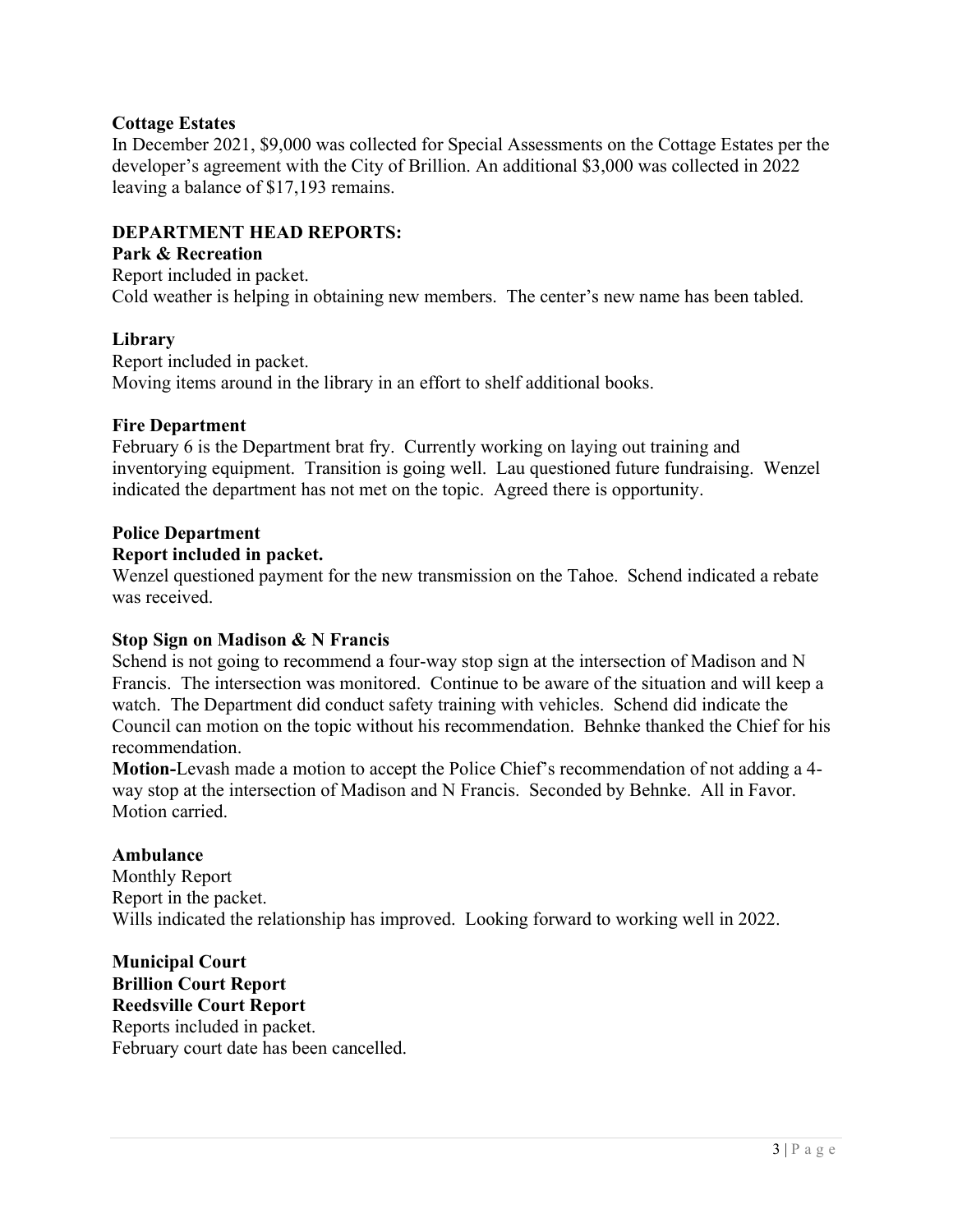Public Works Report included in packet.

#### Road Maintenance Agreement

Motion-Levash moved to approve the 2022 Road Maintenance Agreement with Town of Brillion. Seconded by Moehr. All in favor. Motion carried.

#### Revised Winter Maintenance Policy

Requested to add "School Routes" as a primary. This has been added. The previous motion included this change. No motion needed.

# City Administrator/Community Development Director

2021 Audit in Process Wills thanked Schreiber for her hard work. The City is better prepared this year.

#### Organizing Finance, Protections of Persons & Property Committee

Smith and Wills have been reaching out for volunteers. Expecting to bring forward on the February 7, 2022 meeting for the Council vote. Smith is anticipating the first meeting to be scheduled in February, 2022.

#### **Grants**

Meeting with Ariens tomorrow. Looking to get items charted.

#### Clerk/Treasurer

Pielhop thanked the Schreiber.

#### Mayor's Report

Discussed the meeting with Ariens being help tomorrow.

#### COMMITTEE REPORTS:

Brillion Housing Authority-nothing to report

Cemetery Commission-No meeting

#### Committee Of the Whole

# RE22-01 City of Brillion Resolution of Authorization to Open Private Grant Banking Account

Hanson asked for clarification if one account or separate accounts for each grant. Wills explained one account except where a separate account is requested. The account will be classified as restricted.

Motion-Pielhop moved to approve RE22-01 City of Brillion Resolution of Authorization to Open Private Grant Banking Account. Seconded by Wenzel. Call vote. All in favor. Motion carried.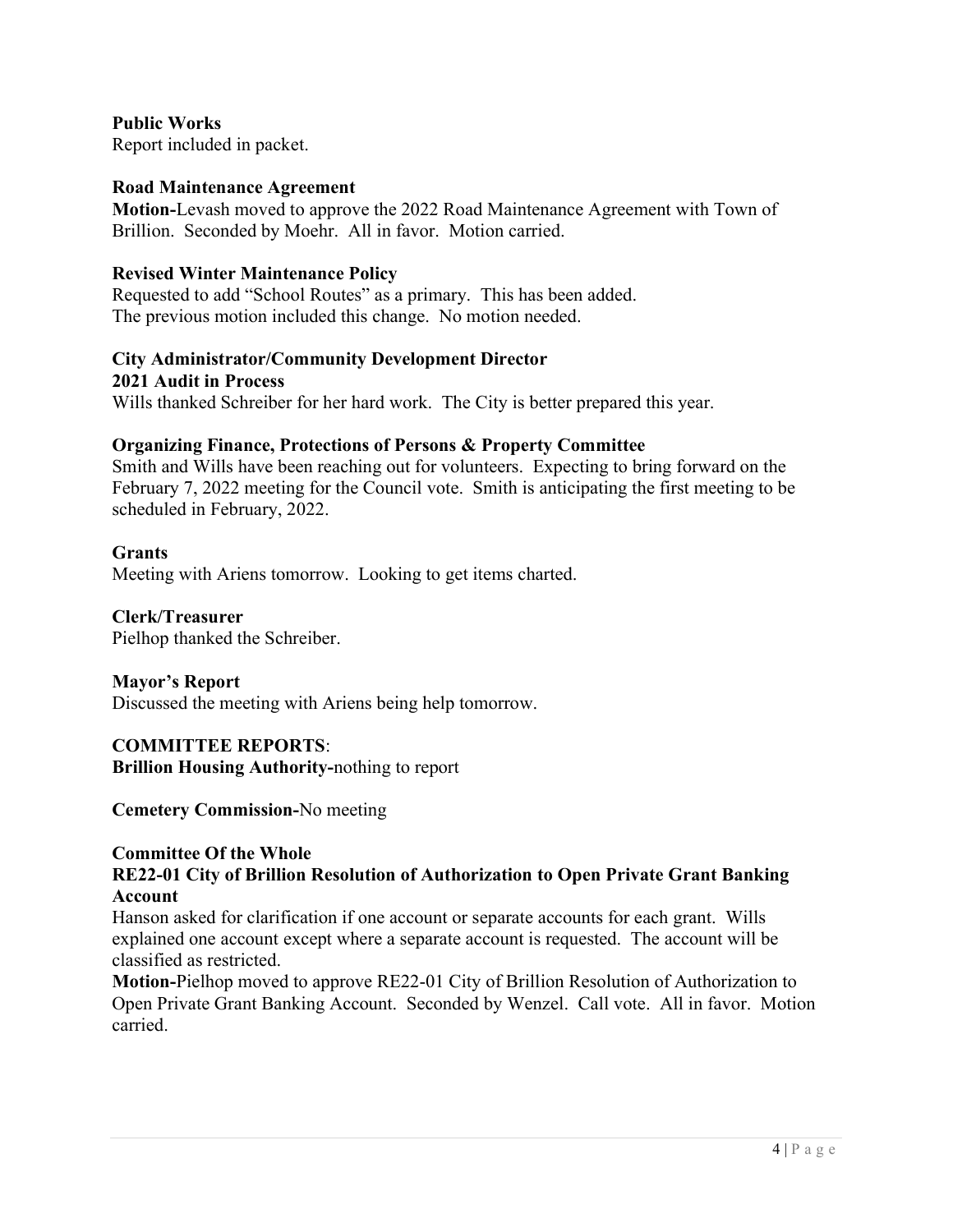# Reschedule Public Hearing

# Set February 7, 2022 6:40pm Special Council, Public Hearing for Amending OR21-03 Annexing Territory to the City of Brillion

Amendment was clarified.

Motion-Pielhop moved to set February 7, 2022 6:40pm Special Council, Public Hearing for Amending OR21-03 Annexing Territory to the City of Brillion. Seconded by Hanson. Call vote. All in favor. Motion carried.

# 2022 McMahon General Engineering Agreement

Kappell seeking approval for the City agreement. Allows McMahon to respond to small engineering tasks. Ron Wolf generally uses this agreement. If this was not in place individual agreements with McMahon would be needed for each project as a requirement by McMahon. Levash inquired regarding the percentage of increase. The increase is a cost-of-living increase. Pielhop questioned if we explored other firms and what they charge. Wenzel explained the advantages of the history with McMahon. Wenzel asked Kappell to share the percentage rate increase.

Motion-Lau moved to approve the 2022 McMahon General Engineering Agreement. Seconded by Wenzel. Call vote. All in favor. Motion carried.

# Library Board

Information is in the packet.

#### Park & Recreation

Information is in the packet.

#### Plan Commission

#### Library Garden Presentation

Dill shared the Library Presentation. Would like to add a reading garden on the lawn space next to the library better utilizing the green space. Inspiration was drawn from the Sheboygan Bookworm Gardens and David & Rita Nelson Family Interactive Garden in Kaukauna. The library's vision is to implement this in three phases over a three-year period. Not looking to spend and City or Library monies. Looking for grant monies, donations, fundraising, and sponsorships.

Marx shared concern with the musical instruments as the Optimist Club is looking into adding musical instruments to the Park System. The library board is aware.

The project requires city bidding. The library can take care of just need to follow City policy. Dill is anticipating a similar dollar amount as the Kaukauna facility which was \$700,000.

The garden would remain library and would not fall under Park & Rec.

Recommended by the Library Board with phases being allowed after funding has been obtained. Looking for Council approval so they can move forward.

Motion-Pielhop moved to approve the Library Garden so they can move forward. Seconded by Lau. Call vote. All in favor. Motion carried.

# Bob & Pat Endries Donation 323 N Main Street

Motion-Pielhop moved to accept the land donation at 323 N Main Street. Seconded by Wenzel. Call vote. All in favor. Motion carried. Donation accepted.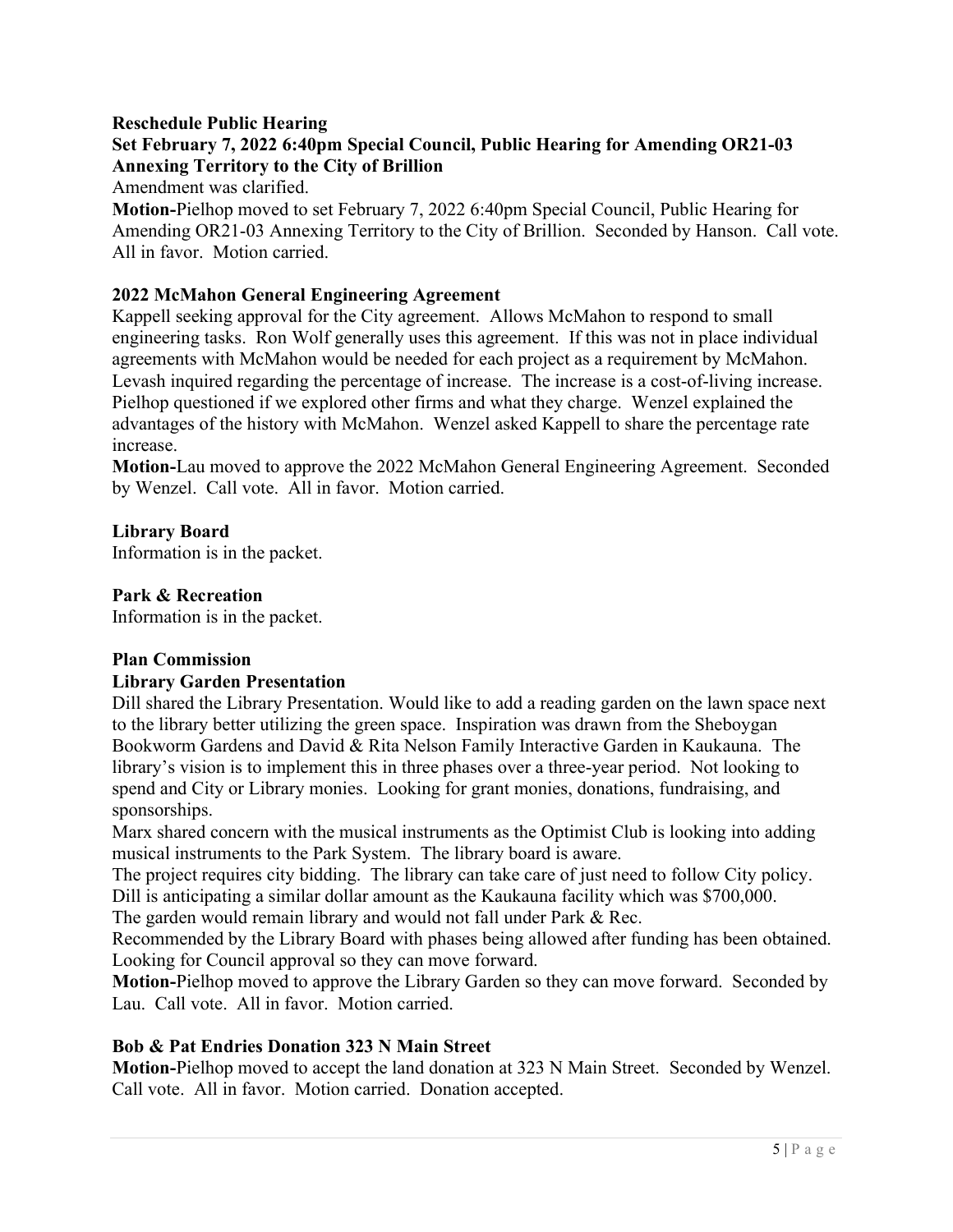# RDA

Had a joint meeting with Tourism in order to enhance current activities in Brillion. The old Dollar General building was questioned. Wills indicated the grant keeps adding layers. Pondering if the grant monies are worth the five-year site requirements and ten-year reporting requirements. Gathering more research on grant vs. material sales.

#### Tourism Committee

Lau created a "Brillion Area Events Calendar" page on Facebook. Events are able to be shared to this page. Lau added the events calendar has been added to the Chamber page.

# WATER, SEWER & UTILITY COMMISSION

Committee Report

Geiger, Litersky, Kappell, and Much will get back together focusing on phasing, prioritizing.

#### MCO 2022 Agreement

Did see an increase in health insurance. Motion-Levash moved to approve the MCO 2022 Agreement. Seconded by Wenzel. Call vote. All in favor. Motion carried.

#### McMahon Chloride Agreement

Levash explained. Required for DNR variance. Motion-Levash moved to approve the McMahon Chloride Agreement. Seconded by Hanson. Call vote. All in favor. Motion carried.

#### LIHWAP WI DOA Vendor Amendment

Wills explained the Low-Income Housing Vendor Refund Program. Amended to ensure the DOA receives any refund if there is an overpayment on the utility account. Motion-Levash moved to approve the LIHWAP WI DOA Vendor Amendment. Seconded by Behnke. Call vote. All in favor. Motion carried.

#### PERSONNEL:

Nothing to report.

#### OLD BUSINESS:

Behnke inquired about getting a trail or sidewalk along Fairway Drive to the new subdivision. The creek by Deer Run will be the expense. Per the code the City can make the residents put the sidewalk in. Pielhop would like to see this referred to the Plan Commission. Wills asked for a subdivision update.

Hanson questioned the tire company on the BW property. Most likely not moving forward at this time. Looking to obtain structure with phases planned out. Stantec is the consultant hired for this.

#### NEW BUSINESS: